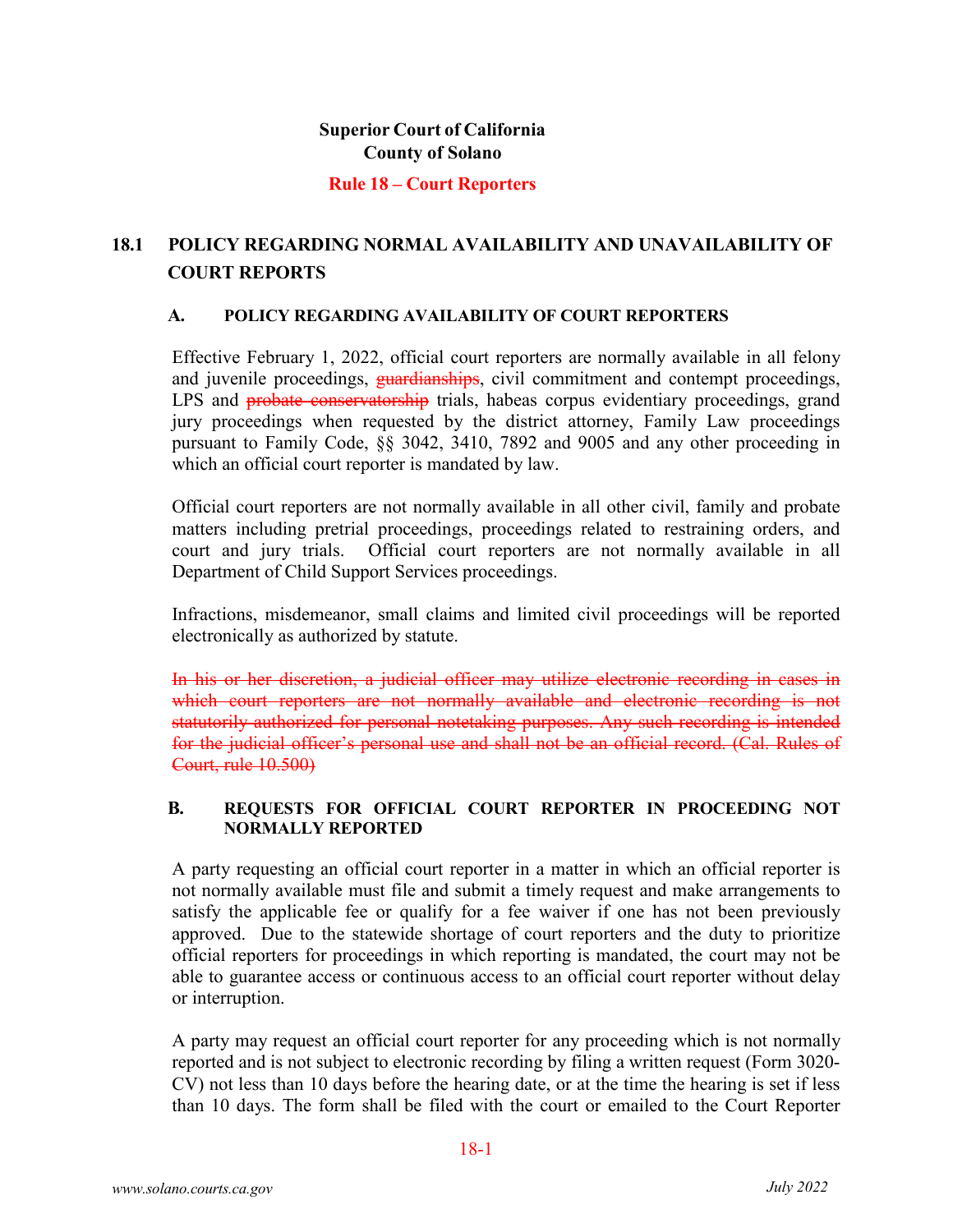### **Rule 18 – Court Reporters**

Coordinator at reporterrequest $(Q$ solano.courts.ca.gov. Any request submitted to the court shall additionally be immediately served on the opposing party. Untimely requests will not be processed.

Upon receipt of a written request for a court reporter in any civil, family or probate matter, an official court reporter will be scheduled, subject to availability. For each proceeding lasting less than one hour, a fee of \$30 shall be charged for the cost of the services of an official court reporter. For each proceeding lasting more than one hour, a fee equal to the actual cost of providing that service shall be charged per one-half day to the requesting party, on a pro rata basis for the services of an official court reporter on the first and each succeeding judicial day those services are provided. The fees do not apply to a litigant who has an active fee waiver on file.

If after a party requests the presence of an official court reporter it appears that none will be available, the court will notify the party as soon as possible.

Infractions, misdemeanor, small claims and limited civil proceedings will be reported electronically as authorized by statute.

### **C. PROCUREMENT OF PRIVATE REPORTER PRO TEMPORE**

For matters in which the court does not normally provide an official court reporter, or in circumstances in which an official court reporter is not available despite a timely request (and no fee waiver is involved), a party or parties may privately arrange for certified shorthand reporter services to serve as the official reporter pro tempore at the party's own expense pursuant to Government Code, section 68086 and California Rules of Court, rule 2.956.

There can only be one official record of court proceedings and only one reporter appointed by the court may report a court proceeding. (CCP, § 273; Govt. Code, §§ 66941, 70043, 70044.) When a party arranges for a reporter, the reporter must be appointed as an official reporter pro tempore before the hearing begins. Every reporter who is not otherwise on a court-approved list of reporters pro tempore shall complete and sign the Request for Appointment of Official Reporter Pro Tempore (Form 3021- CV).

The party arranging for an official reporter pro tempore is responsible for paying the reporter's fees although the parties may arrange to share the fees. If the parties are unable to agree on a reporter, the court will select the reporter to be used.

A reporter appointed as a Reporter Pro Tempore shall agree to the following: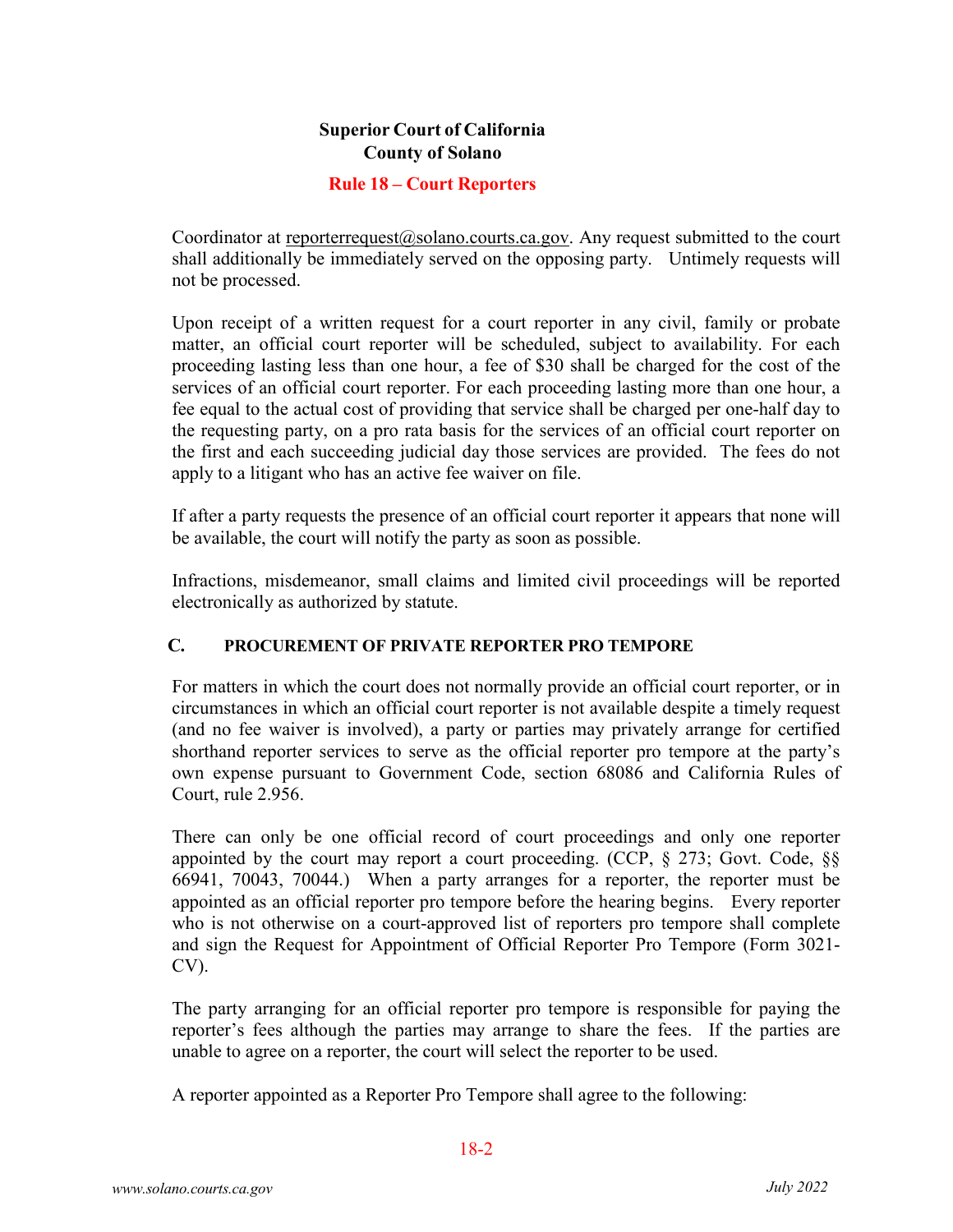### **Rule 18 – Court Reporters**

(1) The reporter has a valid, current California Certified Shorthand Reporter License and is in good standing with the Court Reporters' Board of California.

(2) The reporter will provide current contact information to the court.

(3) All fees for reporting services, including appearance, transcript and real-time fees, are the responsibility of the party or parties who arranged for the reporter's services and may not be charged to the court.

(4) The reporter will comply with statutes and rules applicable to official reporters pro tempore, including the duty to timely prepare transcripts, including those for appeals, in the proper form.

(5) The reporter will comply with the court's requirements regarding uploading electronic archiving of notes within 48 hours of the date of the proceedings except in extenuating circumstances as approved by the Court Reporter Coordinator.

(6) The reporter will follow directions from the court and will be subject to the jurisdiction of the court to the same extent as an official reporter.

(7) The reporter will be available for read back of notes taken during a jury trial within 1 hour of the court's request.

(8) If providing real-time reporting, the court reporter will furnish the necessary equipment.

*(Adopted effective July 1, 2022.)*

### **17.2 18.2 COURT REPORTER TRANSCRIPTS**

#### **A. MINIMUM TRANSCRIPT FORMAT STANDARDS**

A licensed Court Reporter or Pro Tem Reporter employed by the Superior Court of California, County of Solano, shall comply with the following transcript format standards when producing a transcript from a court proceeding:

- (1) There shall be no fewer than 28 typed text lines per page;
- (2) A full line of text shall be no less than 64 characters;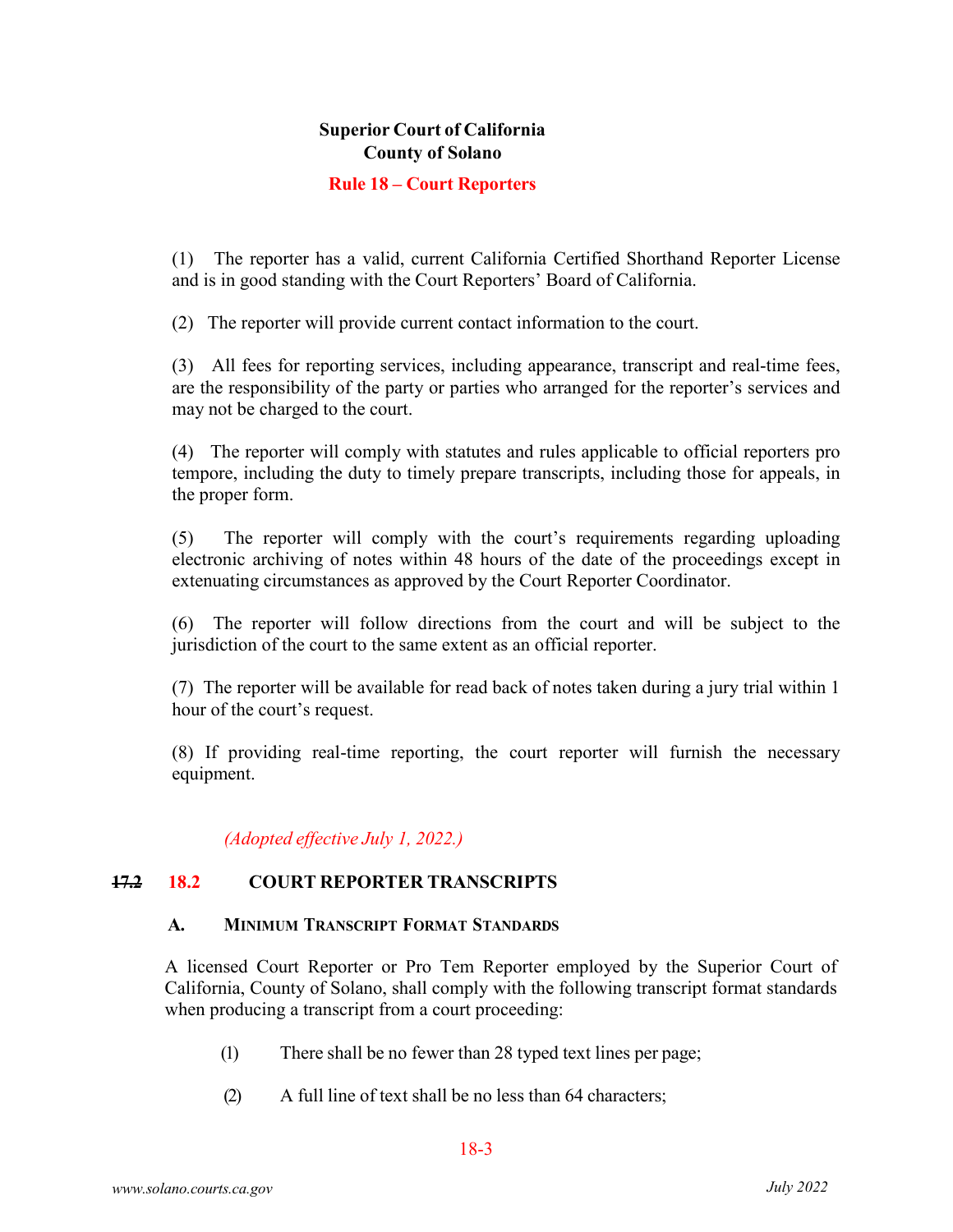### **Rule 18 – Court Reporters**

- (3) Font shall be Courier, 12 pt;
- (4) Each question and answer shall begin on a separate line;
- (5) Text shall begin at the closest point to the left margin (left margin is defined as the first character of a line text);
- (6) Q and A symbols shall appear within the first 3 spaces from the left-hand margin;
- (7) Beginning text shall appear 2 spaces after Q and A;
- (8) Carry-over Q and A lines shall begin at the left-hand margin;
- (9) Colloquy and paragraphed material shall begin no more than 7 spaces from the left-hand margin with carry-over colloquy to the left-hand margin;
- (10) Speaker identification and Q shall be on the same line; and,
- (11) There shall be no blank lines on the first page of the appearance drop- in/beginning paragraphs.

Failure to comply with the standards, as noted above, constitutes grounds for corrective action, up to and including termination and filing a report with the Court Reporters Board of California.

(*Subd. (a) adopted effective January 1, 2013.*)

### **B. REQUESTS FOR TRANSCRIPTS**

#### (1) **Forms to be Submitted**

Subject to the exceptions set forth below, all court reporter transcripts shall be requested by submitting a request for transcript form designated by the court. The form is available on the court's website or in paper form at any clerk's office.

The form is not required in the following circumstances: